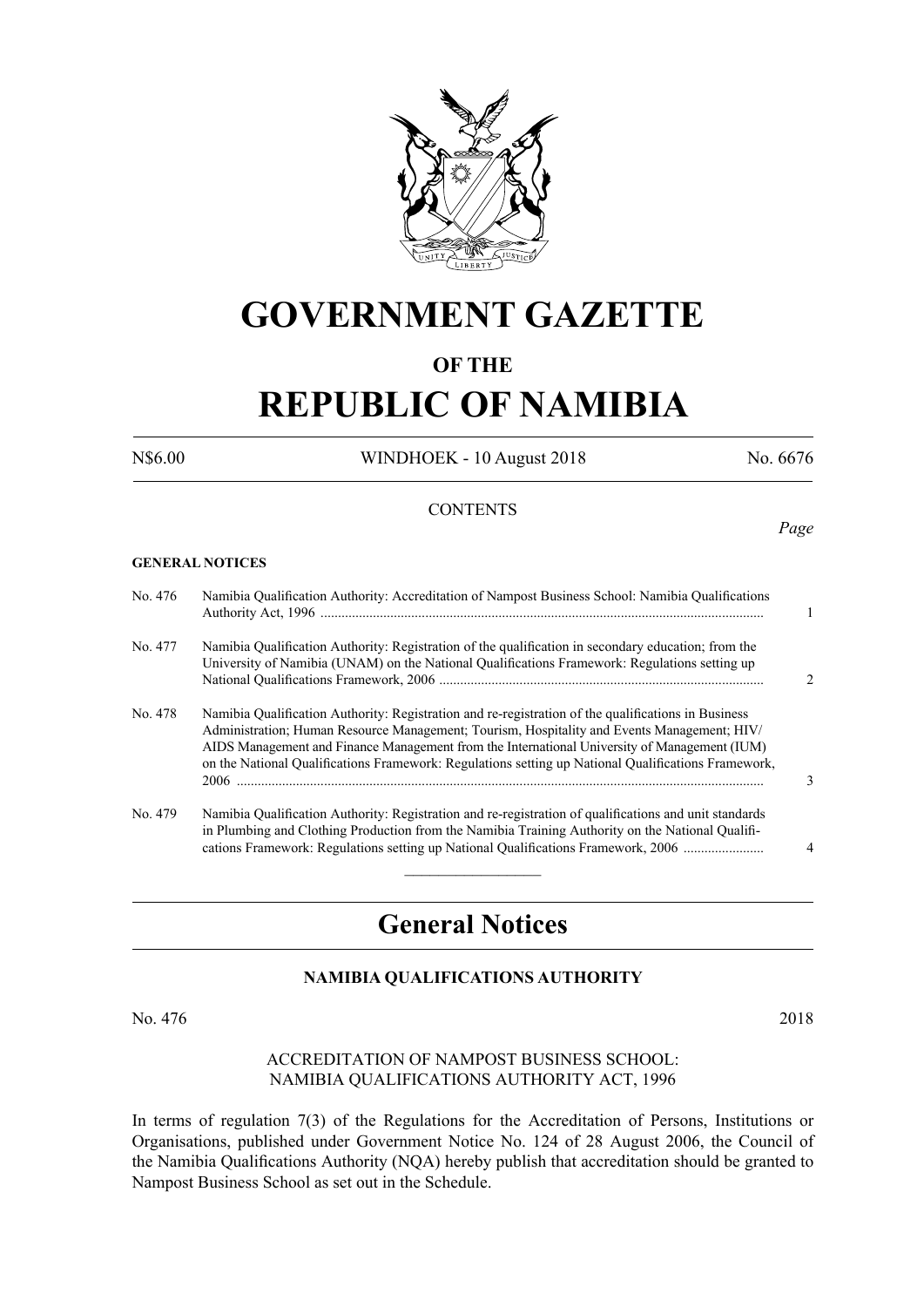### **G. Likando Chairperson NAMIBIA QUALIFICATIONS AUTHORITY COUNCIL** Windhoek, 5 June 2018

#### **SCHEDULE**

- a) The Council of the Namibia Qualifications Authority (NQA) accredits Nampost Business School and the courses leading to the following NQF registered Unit Standards based qualifications through a face-to-face mode:
	- Q0128 National Vocational Certificate in Postal Services (Level 1)
	- Q0129 National Vocational Certificate in Postal Services (Level 2) (Postal Operations)
	- Q0130 National Vocational Certificate in Postal Services (Level 2) (Courier Operations)
	- Q0131 National Vocational Certificate in Postal Services (Level 2) (Saving Bank Operations)
- b) The Council of the NQA accredits Nampost Business School to offer its course from its site situated at General Murtala Mohammed Street in Windhoek for a period of three (3) years, leading to the qualifications set out under paragraph (a).
- c) The period of accreditation extends until 31 May 2021.
- d) Nampost Business School must apply for re-accreditation in terms of regulation 12 (1) of the Regulations for the Accreditation of Persons, Institutions or Organisations promulgated under Government Notice No. 124 of 28 August 2006 in such time as to enable Council to make a decision prior to the 31 May 2021.
- e) Copies of the report of the NQA's findings arising from the consideration of the application for accreditation by Nampost Business School are available from Nampost Business School or from the NQA.

 $\overline{\phantom{a}}$  , where  $\overline{\phantom{a}}$ 

#### **NAMIBIA QUALIFICATIONS AUTHORITY**

No. 477 2018

#### REGISTRATION OF THE QUALIFICATION IN SECONDARY EDUCATION; FROM THE UNIVERSITY OF NAMIBIA (UNAM) ON THE NATIONAL QUALIFICATIONS FRAMEWORK: REGULATIONS SETTING UP NATIONAL QUALIFICATIONS FRAMEWORK, 2006

Under regulation 9(2) of the Regulations Setting up the National Qualifications Framework for Namibia, published under Government Notice No. 125 of 28 August 2006, the Council of the Namibia Qualifications Authority (NQA) hereby publishes its approval of a qualification in Secondary Education and the registration thereof onto the National Qualifications Framework made on 31 May 2018 as set out in the Schedule.

**G. Likando Chairperson NAMIBIA QUALIFICATIONS AUTHORITY Council**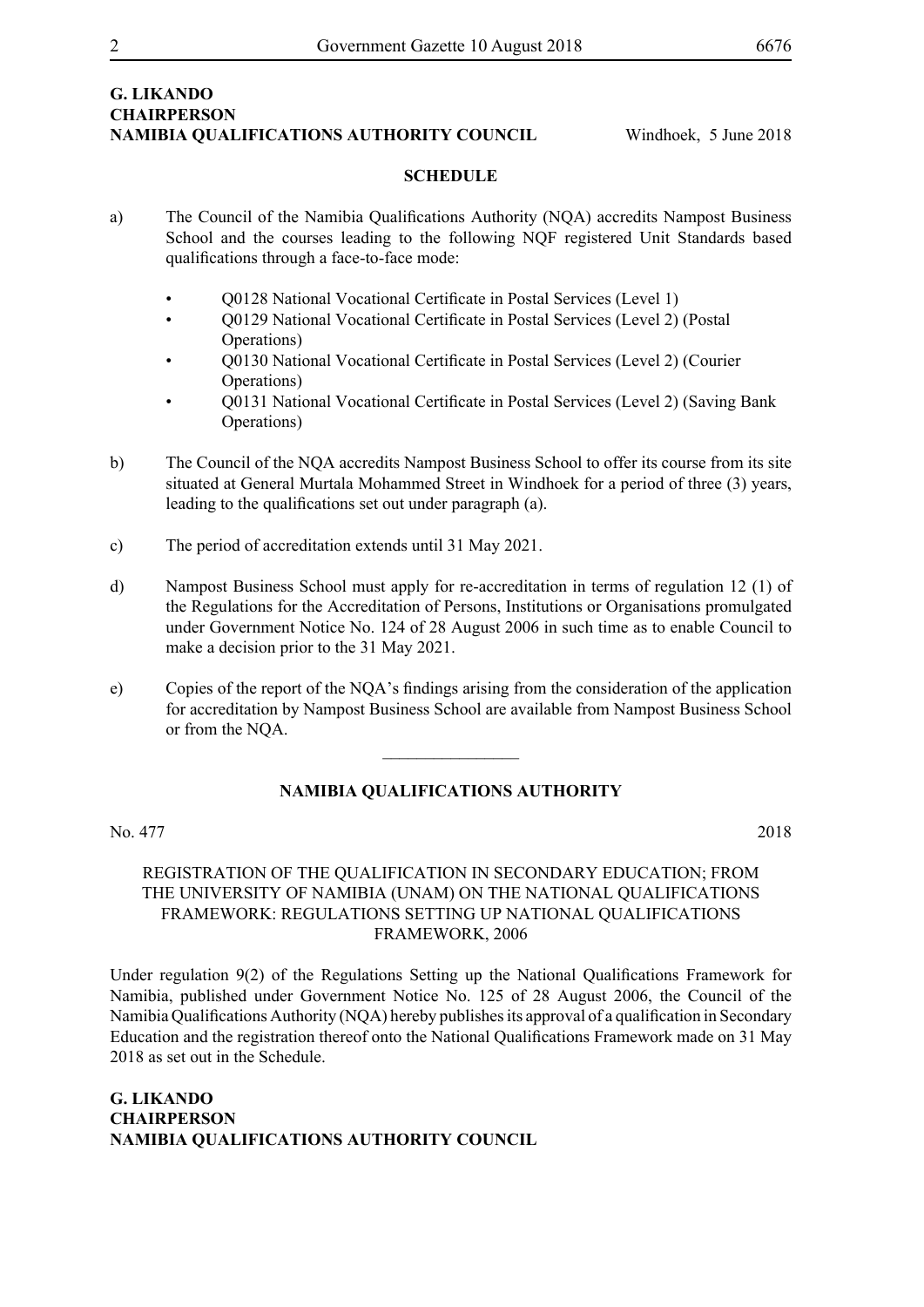#### **SCHEDULE**

a) The Council of the Namibia Qualifications Authority (NQA) has registered the following qualification submitted by the University of Namibia (UNAM) onto the National Qualifications Framework:

| NOF Id<br><b>Number</b> | <b>Oualification Title</b>              | Level |
|-------------------------|-----------------------------------------|-------|
| Q0852                   | Bachelor of Secondary Education Honours |       |

- b) The Council anticipates that the qualification listed above shall be reviewed during **2023** prior to them being re-registered on or withdrawn from the National Qualifications Framework.
- c) Copies of the qualification and any supporting quality assurance documents are available from University of Namibia (UNAM) or from the NQA.

#### **NAMIBIA QUALIFICATIONS AUTHORITY**

 $\overline{\phantom{a}}$  , where  $\overline{\phantom{a}}$ 

#### No. 478 2018

#### REGISTRATION AND RE-REGISTRATION OF THE QUALIFICATIONS IN BUSINESS ADMINISTRATION; HUMAN RESOURCE MANAGEMENT; TOURISM, HOSPITALITY AND EVENTS MANAGEMENT; HIV/AIDS MANAGEMENT AND FINANCE MANAGEMENT FROM THE INTERNATIONAL UNIVERSITY OF MANAGEMENT (IUM) ON THE NATIONAL QUALIFICATIONS FRAMEWORK: REGULATIONS SETTING UP NATIONAL QUALIFICATIONS FRAMEWORK, 2006

Under regulation 9(2) of the Regulations Setting up the National Qualifications Framework for Namibia, published under Government Notice No. 125 of 28 August 2006, the Council of the Namibia Qualifications Authority (NQA) hereby publishes its approval of qualifications in; Business Administration ;Human Resource Management; Tourism, Hospitality and Events Management; HIV/ AIDS Management; Finance Management; the registration thereof onto the National Qualifications Framework made on 31 May 2018 as set out in the Schedule.

#### **G. Likando Chairperson NAMIBIA QUALIFICATIONS AUTHORITY Council**

#### **SCHEDULE**

a) The Council of the Namibia Qualifications Authority (NQA) has registered and re-registered the following qualifications submitted by the International University of Management (IUM) onto the National Qualifications Framework:

| NQF Id<br><b>Number</b> | <b>Oualification Title</b>                                          | <b>NQF</b><br>Level |
|-------------------------|---------------------------------------------------------------------|---------------------|
| Q0965                   | Doctor of Philosophy in Business Administration                     | 10                  |
| Q1018                   | Certificate in Human Resource Management (Level 5)                  |                     |
| Q1019                   | Diploma in Human Resource Management (Level 6)                      | 6                   |
| Q1020                   | Bachelor of Human Resource Management                               | 7                   |
| Q1021                   | Bachelor of Human Resource Management Honours                       | 8                   |
| Q0995                   | Certificate in Tourism, Hospitality and Events Management (Level 5) |                     |
| Q0996                   | Diploma in Tourism, Hospitality and Events Management (Level 6)     | b                   |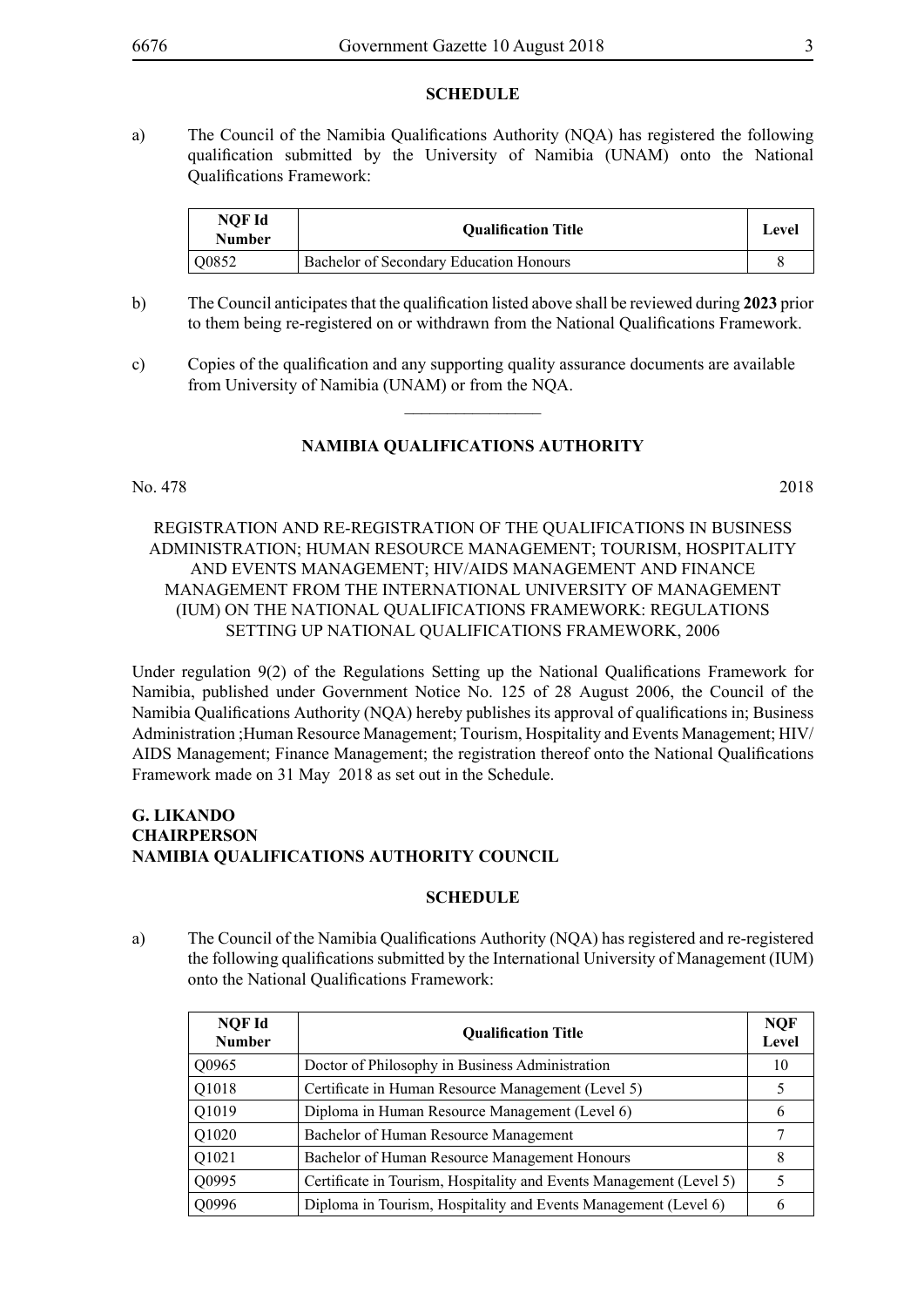| Q0997 | Bachelor of Tourism, Hospitality and Events Management         |   |
|-------|----------------------------------------------------------------|---|
| Q0998 | Bachelor of Tourism, Hospitality and Events Management Honours | 8 |
| Q1028 | Certificate in HIV/AIDS Management (Level 5)                   | 5 |
| Q1029 | Diploma in HIV/AIDS Management (Level 6)                       | 6 |
| Q1000 | Certificate in Finance Management (Level 5)                    | 5 |
| Q0999 | Diploma in Finance Management (Level 6)                        | 6 |
| Q1014 | Certificate in Business Administration (Level 5)               | 5 |
| Q1015 | Diploma in Business Administration (Level 6)                   | 6 |
| Q1016 | <b>Bachelor of Business Administration</b>                     |   |
| Q1017 | Bachelor of Business Administration Honours                    | 8 |
| Q1002 | Bachelor of Finance Management (Level 7)                       |   |
| Q1003 | Bachelor of Finance Management Honours (Level 8)               | 8 |

- b) The Council anticipates that the qualification listed above shall be reviewed during **2023** prior to them being re-registered on or withdrawn from the National Qualifications Framework.
- c) Copies of the qualifications and any supporting quality assurance documents are available from International University of Management (IUM) or from the NQA.

#### **NAMIBIA QUALIFICATIONS AUTHORITY**

 $\overline{\phantom{a}}$  , where  $\overline{\phantom{a}}$ 

#### No. 479 2018

#### REGISTRATION AND RE-REGISTRATION OF QUALIFICATIONS AND UNIT STANDARDS IN PLUMBING AND CLOTHING PRODUCTION FROM THE NAMIBIA TRAINING AUTHORITY ON THE NATIONAL QUALIFICATIONS FRAMEWORK: REGULATIONS SETTING UP NATIONAL QUALIFICATIONS FRAMEWORK, 2006

Under regulation 9(2) of the Regulations Setting up the National Qualifications Framework for Namibia, published under Government Notice No. 125 of 28 August 2006, the Council of the Namibia Qualifications Authority (NQA) hereby publishes its approval of qualifications and Unit standards in Plumbing and Clothing Production and the registration thereof onto the National Qualifications Framework made on 31 May 2018 as set out in the Schedule.

#### **G. Likando Chairperson NAMIBIA QUALIFICATIONS AUTHORITY Council**

#### **SCHEDULE**

a) The Council of the Namibia Qualifications Authority (NQA) has registered and re-registered the following qualifications and unit standards submitted by the Namibia Training Authority onto the National Qualifications Framework:

| <b>Batch 64 Plumbing</b> |               |                                                                |       |                |
|--------------------------|---------------|----------------------------------------------------------------|-------|----------------|
| ID                       | <b>Domain</b> | Title                                                          | Level | <b>Credits</b> |
| 434                      | Plumbing      | Apply Occupational Health and Safety in Working<br>Environment |       |                |
| 435                      | Plumbing      | Use and maintain hand tools used in plumbing<br>operations     |       |                |
| 436                      | Plumbing      | Handle and store plumbing materials                            |       |                |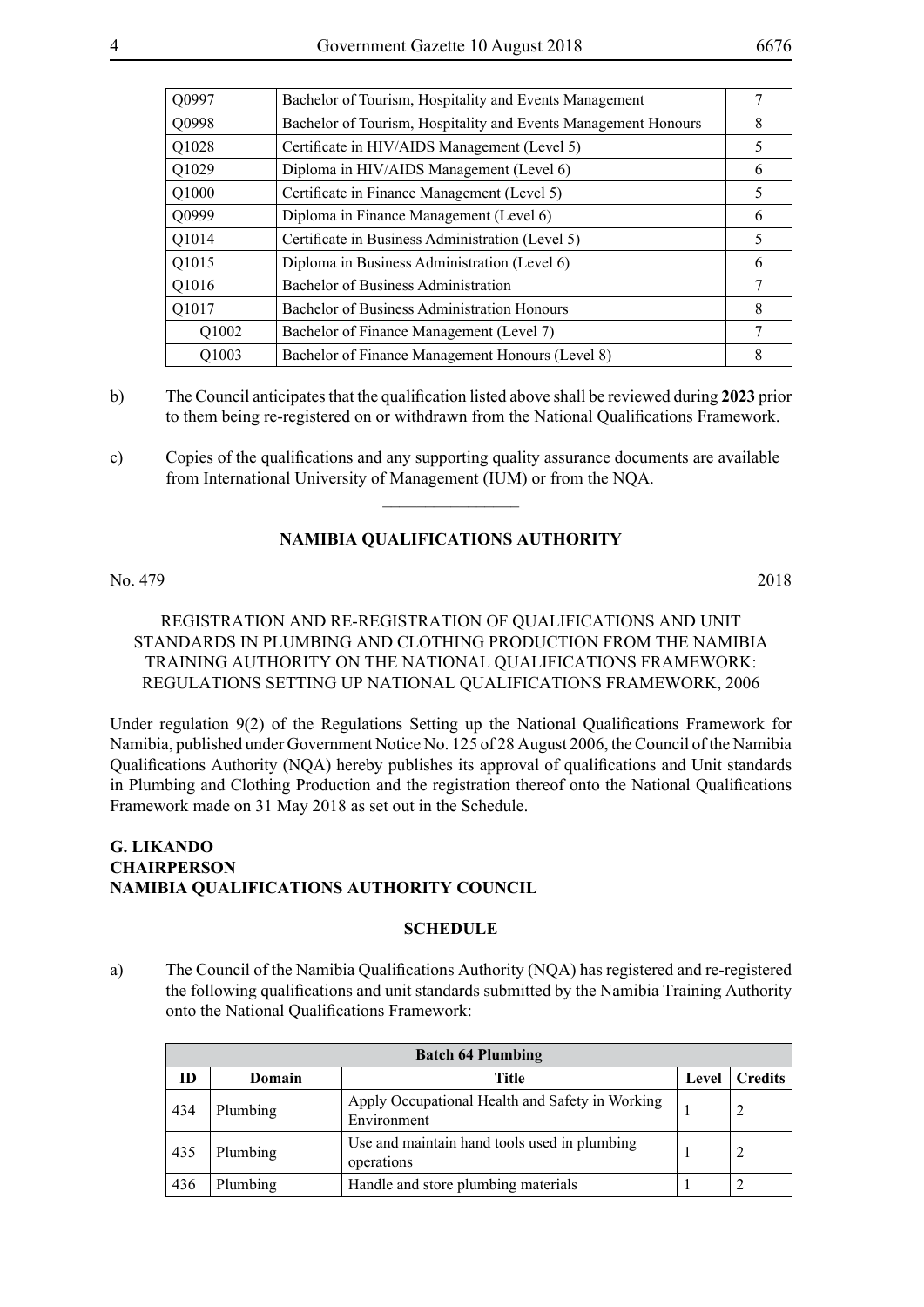| 437  | Plumbing | Read and produce basic sketches and drawings<br>used in plumbing operations                    | $\mathbf{1}$   | $\overline{2}$ |
|------|----------|------------------------------------------------------------------------------------------------|----------------|----------------|
| 439  | Plumbing | Perform basic estimations, measurements and<br>calculations as part of plumbing operations     | 1              | 2              |
| 440  | Plumbing | Plan and organise plumbing work                                                                | $\mathbf{1}$   | $\overline{2}$ |
| 1911 | Plumbing | Perform basic sheet metal work and Soft soldering                                              | $\mathbf{1}$   | 14             |
| 444  | Plumbing | Perform basic pipe-work as part of plumbing<br>operations                                      | $\mathbf{1}$   | $\overline{4}$ |
| 445  | Plumbing | Carry out maintenance of domestic plumbing<br>installations                                    | 1              | 6              |
| 1912 | Plumbing | Carry out basic excavation and backfilling as part<br>of plumbing operations                   | $\overline{2}$ | $\overline{4}$ |
| 446  | Plumbing | Communicate effectively with others as part of<br>plumbing operations                          | $\overline{2}$ | $\overline{2}$ |
| 447  | Plumbing | Use and maintain power tools and machines as part<br>of plumbing operations                    | $\overline{2}$ | $\overline{4}$ |
| 1913 | Plumbing | Apply basic welding techniques as part of<br>plumbing operations                               | $\overline{2}$ | 8              |
| 449  | Plumbing | Perform calculations related to plumbing operations                                            | $\overline{2}$ | $\overline{2}$ |
| 450  | Plumbing | Carry out basic levelling as part of plumbing<br>operations                                    | 2              | 3              |
| 451  | Plumbing | Perform basic bricklaying and plastering and<br>rendering tasks as part of plumbing operations | $\overline{2}$ | 5              |
| 452  | Plumbing | Perform basic concreting as part of plumbing<br>operations                                     | $\overline{2}$ | $\overline{4}$ |
| 453  | Plumbing | Carry out basic setting out as part of plumbing<br>operations                                  | $\overline{2}$ | $\overline{4}$ |
| 454  | Plumbing | Read and interpret basic building drawings as part<br>of plumbing operations                   | $\overline{2}$ | 3              |
| 456  | Plumbing | Install and adjust water service controls and devices                                          | $\overline{2}$ | 5              |
| 1914 | Plumbing | Install and Repair water main pipes system                                                     | $\overline{2}$ | 6              |
| 458  | Plumbing | Set out and install water services                                                             | $\overline{2}$ | 6              |
| 1915 | Plumbing | Install Basic gas supply system as part of plumbing<br>operations                              | $\overline{3}$ | 6              |
| 461  | Plumbing | Select and fit insulation and sheathing as part of<br>plumbing installations                   | $\mathfrak{Z}$ | $\overline{4}$ |
| 462  | Plumbing | Install storm water and sub-soil drainage systems as<br>part of plumbing operations            | $\overline{3}$ | $\overline{4}$ |
| 1916 | Plumbing | Install and Repair below ground sanitary drainage<br>systems as part of plumbing operations    | $\overline{3}$ | 8              |
| 464  | Plumbing | Fabricate and install flashings as part of plumbing<br>operations                              | 3              | $\overline{4}$ |
| 466  | Plumbing | Install gutters and down pipes                                                                 | $\mathfrak{Z}$ | $\overline{4}$ |
| 467  | Plumbing | Install and fit sanitary fixtures as part of plumbing<br>operations                            | 3              | 6              |
| 472  | Plumbing | Erect and dismantle scaffolding as part of plumbing<br>operations                              | $\overline{3}$ | 6              |
| 500  | Plumbing | Develop innovative ideas for the plumbing<br>workplace                                         | 3              | $\overline{4}$ |
| 459  | Plumbing | Plan and install water fire fighting system                                                    | $\overline{4}$ | 6              |
| 1917 | Plumbing | Plan, install and commission domestic pumps                                                    | $\overline{4}$ | 6              |
| 469  | Plumbing | Plan, install and remove trench support as part of<br>plumbing operations                      | $\overline{4}$ | $\overline{4}$ |